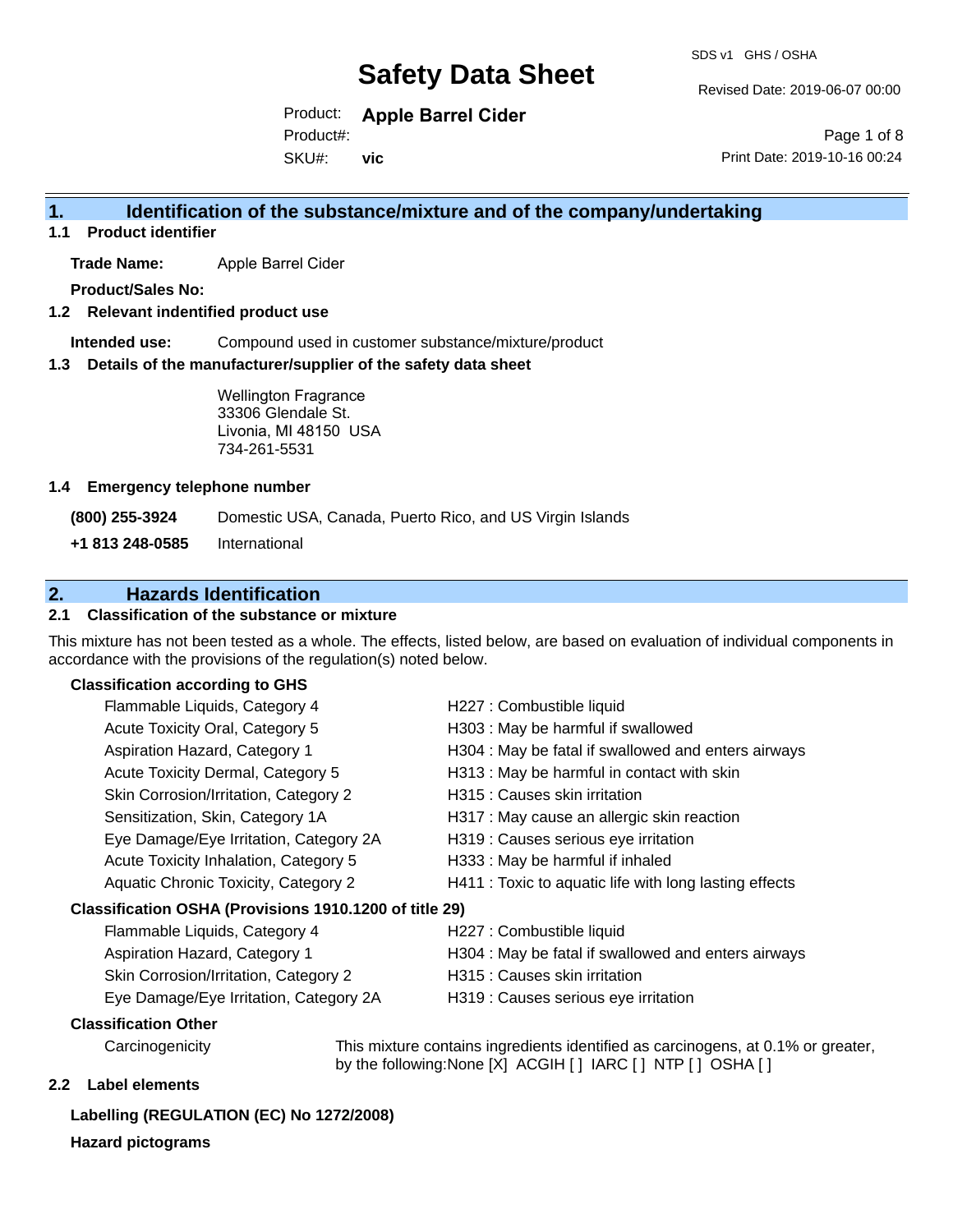## Product: **Apple Barrel Cider**

| Product#: |
|-----------|
|-----------|

SKU#: **vic**





### **Signal Word: Danger**

| <b>Hazard statments</b> |                                                 |
|-------------------------|-------------------------------------------------|
| H <sub>22</sub> 7       | Combustible liquid                              |
| H303                    | May be harmful if swallowed                     |
| H304                    | May be fatal if swallowed and enters airways    |
| H313                    | May be harmful in contact with skin             |
| H315                    | Causes skin irritation                          |
| H317                    | May cause an allergic skin reaction             |
| H319                    | Causes serious eye irritation                   |
| H333                    | May be harmful if inhaled                       |
| H411                    | Toxic to aquatic life with long lasting effects |

### **Precautionary Statements**

#### **Prevention:**

| P235 | Keep cool                                                             |
|------|-----------------------------------------------------------------------|
| P264 | Wash hands thoroughly after handling                                  |
| P272 | Contaminated work clothing should not be allowed out of the workplace |
| P273 | Avoid release to the environment                                      |

#### **Response:**

| $P301 + P310 + P331$ | IF SWALLOWED: Immediately call a POISON CENTER or doctor/physician Do NOT<br>induce vomiting                                          |
|----------------------|---------------------------------------------------------------------------------------------------------------------------------------|
| $P302 + P352$        | IF ON SKIN: Wash with soap and water                                                                                                  |
| $P304 + P312$        | IF INHALED: Call a POISON CENTER or doctor/physician if you feel unwell                                                               |
| $P305 + P351 + P338$ | IF IN EYES: Rinse cautiously with water for several minutes Remove contact lenses if<br>present and easy to do. continue rinsing      |
| P312                 | Call a POISON CENTER or doctor/physician if you feel unwell                                                                           |
| $P333 + P313$        | If skin irritation or a rash occurs: Get medical advice/attention                                                                     |
| $P337 + P313$        | If eye irritation persists: Get medical advice/attention                                                                              |
| P362                 | Take off contaminated clothing and wash before reuse                                                                                  |
| P363                 | Wash contaminated clothing before reuse                                                                                               |
| P370 + P378          | In case of fire: Use Carbon dioxide (CO2), Dry chemical, or Foam for extinction. Do not use<br>a direct water jet on burning material |
| P391                 | <b>Collect Spillage</b>                                                                                                               |
|                      |                                                                                                                                       |

### **2.3 Other Hazards**

#### **no data available**

## **3. Composition/Information on Ingredients**

## **3.1 Mixtures**

This product is a complex mixture of ingredients, which contains among others the following substance(s), presenting a health or environmental hazard within the meaning of the UN Globally Harmonized System of Classification and Labeling of Chemicals (GHS):

Revised Date: 2019-06-07 00:00

Page 2 of 8 Print Date: 2019-10-16 00:24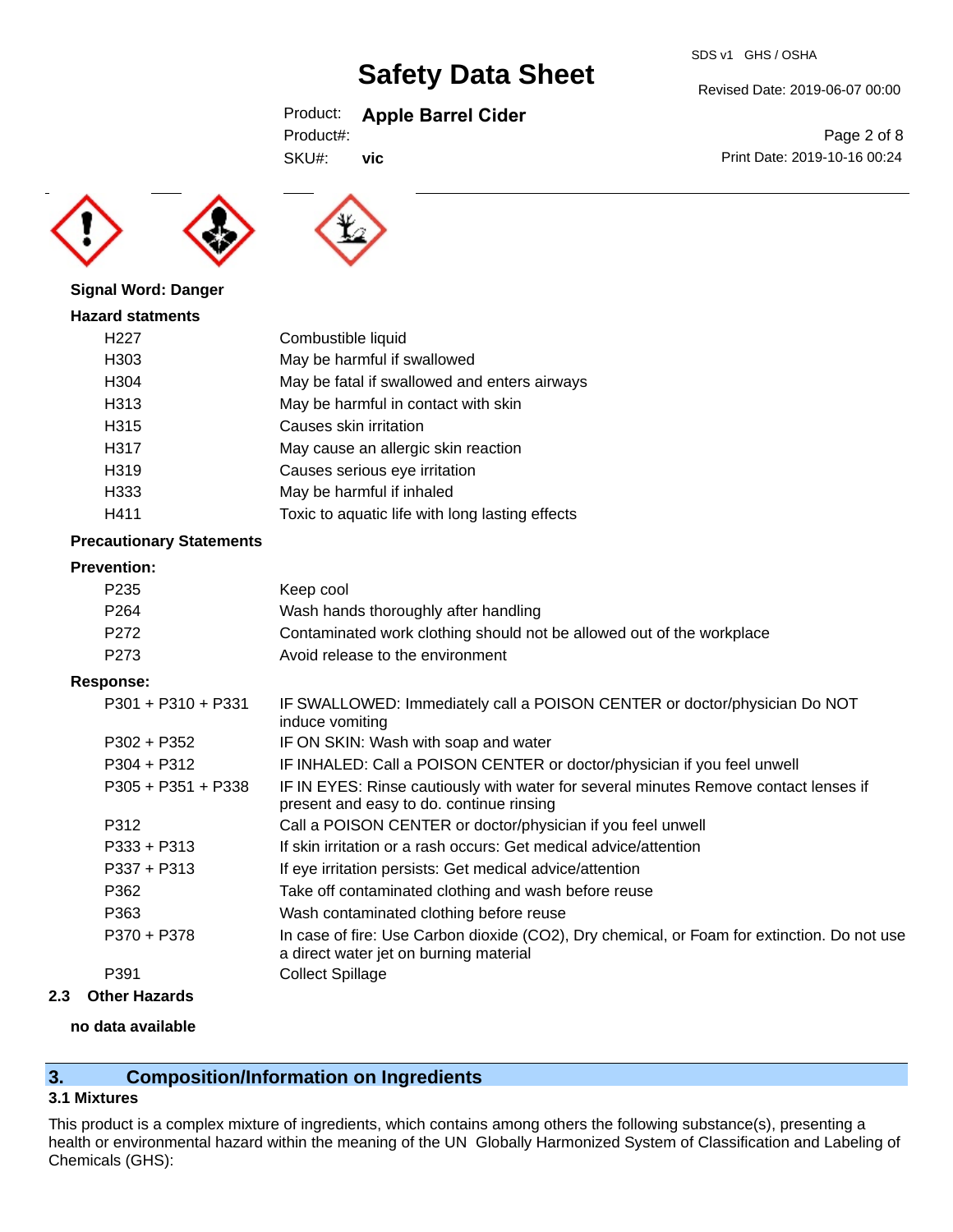SDS v1 GHS / OSHA

Revised Date: 2019-06-07 00:00

## Product: **Apple Barrel Cider**

Product#:

SKU#: **vic**

Page 3 of 8 Print Date: 2019-10-16 00:24

| CAS#<br>Ingredient | EC#                         | Conc.<br>Range                                           | <b>GHS Classification</b>          |
|--------------------|-----------------------------|----------------------------------------------------------|------------------------------------|
| 84-66-2            | 201-550-6                   | $30 - 40 \%$                                             | H316; H402                         |
| Diethyl phthalate  |                             |                                                          |                                    |
| 5989-27-5          | 227-813-5                   | $10 - 20%$                                               | H226; H304; H315; H317; H400; H410 |
| Limonene           |                             |                                                          |                                    |
| $88 - 41 - 5$      | 201-828-7                   | 10 - 20 %                                                | H227; H303; H316; H401; H411       |
|                    | 2-t-Butylcyclohexyl acetate |                                                          |                                    |
| $97 - 53 - 0$      | 202-589-1                   | $10 - 20%$                                               | H303; H316; H317; H319; H401       |
| Eugenol            |                             |                                                          |                                    |
| 104-55-2           | 203-213-9                   | $5 - 10%$                                                | H303; H312; H315; H317; H319; H401 |
| Cinnamal           |                             |                                                          |                                    |
| 87-44-5            | 201-746-1                   | $2 - 5%$                                                 | H304; H317; H413                   |
| beta-Caryophyllene |                             |                                                          |                                    |
| 1222-05-5          | 214-946-9                   | $1 - 2%$                                                 | H316; H400; H410                   |
|                    | Hexamethylindanopyran       |                                                          |                                    |
| $60 - 12 - 8$      | 200-456-2                   | $1 - 2%$                                                 | H302; H313; H316; H319             |
| phenethyl alcohol  |                             |                                                          |                                    |
| $91 - 64 - 5$      | 202-086-7                   | $1 - 2%$                                                 | H302; H317; H402                   |
| Coumarin           |                             |                                                          |                                    |
|                    |                             | See Section 16 for full text of GHS classification codes |                                    |

See Section 16 for full text of GHS classification codes which where not shown in section 2

Total Hydrocarbon Content  $(% \mathcal{L}_{0}$  (% w/w) = 21.23

### **4. First Aid Measures**

#### **4.1 Description of first aid measures**

| Inhalation:                                                                   | Remove from exposure site to fresh air and keep at rest.<br>Obtain medical advice.                                         |
|-------------------------------------------------------------------------------|----------------------------------------------------------------------------------------------------------------------------|
| <b>Eye Exposure:</b>                                                          | Flush immediately with water for at least 15 minutes.<br>Contact physician if symptoms persist.                            |
| <b>Skin Exposure:</b>                                                         | Remove contaminated clothes. Wash thoroughly with water (and soap).<br>Contact physician if symptoms persist.              |
| Ingestion:<br>4.2 Most important symptoms and effects, both acute and delayed | Rinse mouth with water and obtain medical advice.                                                                          |
| <b>Symptoms:</b>                                                              | no data available                                                                                                          |
| <b>Risks:</b>                                                                 | Refer to Section 2.2 "Hazard Statements"<br>4.3 Indication of any immediate medical attention and special treatment needed |
|                                                                               |                                                                                                                            |

**Treatment:** Treatment: Treatment: Refer to Section 2.2 "Response"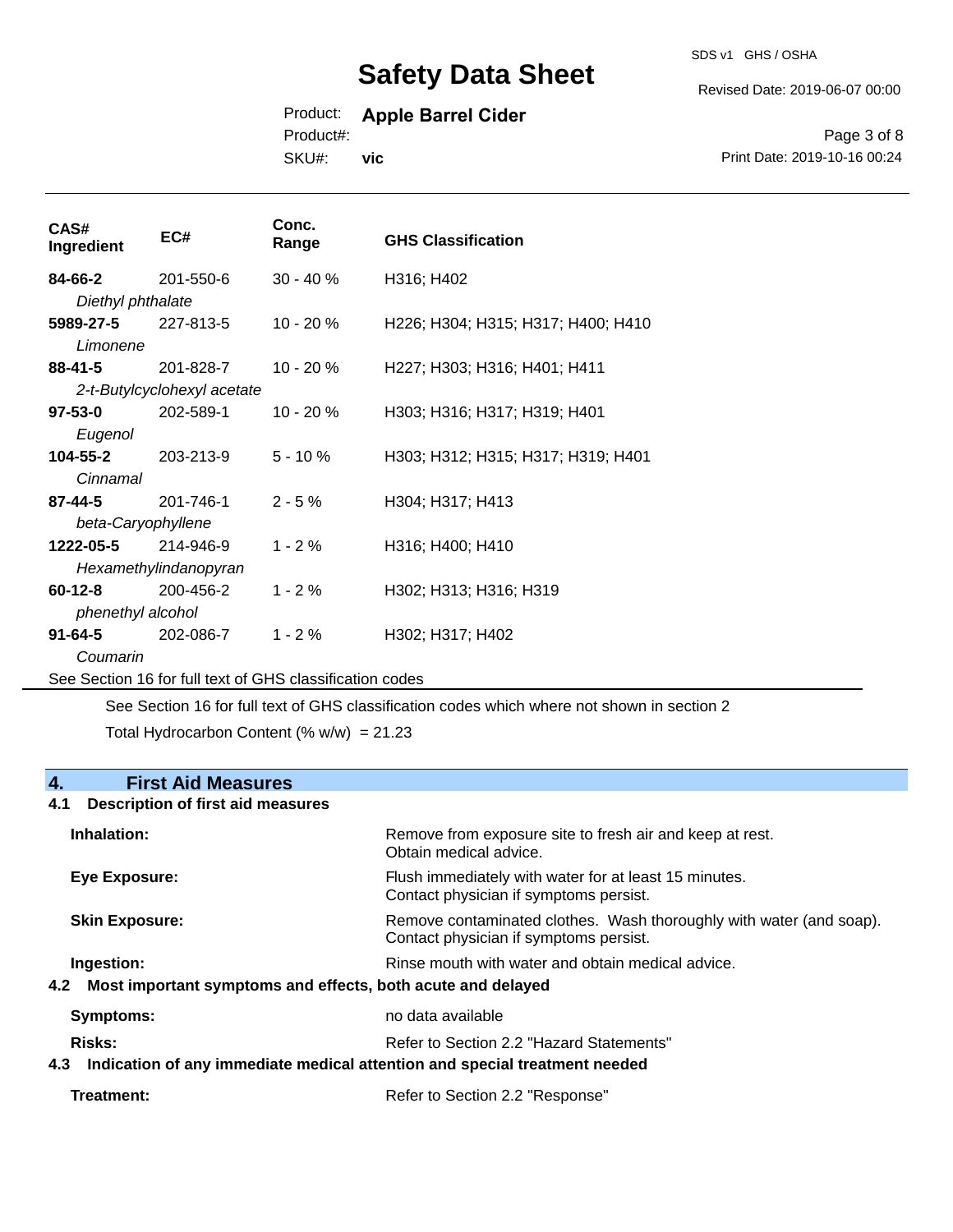SDS v1 GHS / OSHA

Revised Date: 2019-06-07 00:00

## Product: **Apple Barrel Cider**

Product#:

SKU#: **vic**

Page 4 of 8 Print Date: 2019-10-16 00:24

| 5.<br><b>Fire-Fighting measures</b>                                    |                                                   |
|------------------------------------------------------------------------|---------------------------------------------------|
| <b>Extinguishing media</b><br>5.1                                      |                                                   |
| Suitable:                                                              | Carbon dioxide (CO2), Dry chemical, Foam          |
| Unsuitable                                                             | Do not use a direct water jet on burning material |
| Special hazards arising from the substance or mixture<br>$5.2^{\circ}$ |                                                   |
| During fire fighting:                                                  | Water may be ineffective                          |
| <b>Advice for firefighters</b><br>5.3                                  |                                                   |
| <b>Further information:</b>                                            | Standard procedure for chemical fires             |
|                                                                        |                                                   |

#### **6. Accidental Release Measures**

#### **6.1 Personal precautions, protective equipment and emergency procedures**

Avoid inhalation and contact with skin and eyes. A self-contained breathing apparatus is recommended in case of a major spill.

#### **6.2 Environmental precautions**

Keep away from drains, soil, and surface and groundwater.

#### **6.3 Methods and materials for containment and cleaning up**

Clean up spillage promptly. Remove ignition sources. Provide adequate ventilation. Avoid excessive inhalation of vapors. Gross spillages should be contained by use of sand or inert powder and disposed of according to the local regulations.

#### **6.4 Reference to other sections**

Not Applicable

## **7. Handling and Storage**

#### **7.1 Precautions for safe handling**

Apply according to good manufacturing and industrial hygiene practices with proper ventilation. Do not drink, eat or smoke while handling. Respect good personal hygiene.

#### **7.2 Conditions for safe storage, including any incompatibilities**

Store in a cool, dry and ventilated area away from heat sources and protected from light in tightly closed original container. Avoid uncoated metal container. Keep air contact to a minimum.

#### **7.3 Specific end uses**

No information available

#### **8. Exposure Controls/Personal Protection**

#### **8.1 Control parameters**

**Exposure Limits: Component** ACGIH TWA ppm STEL ppm TWA ppm STEL ppm ACGIH **OSHA** OSHA **84-66-2** *Diethyl phthalate* 5 **Engineering Controls:** Use local exhaust as needed.

#### **8.2 Exposure controls - Personal protective equipment**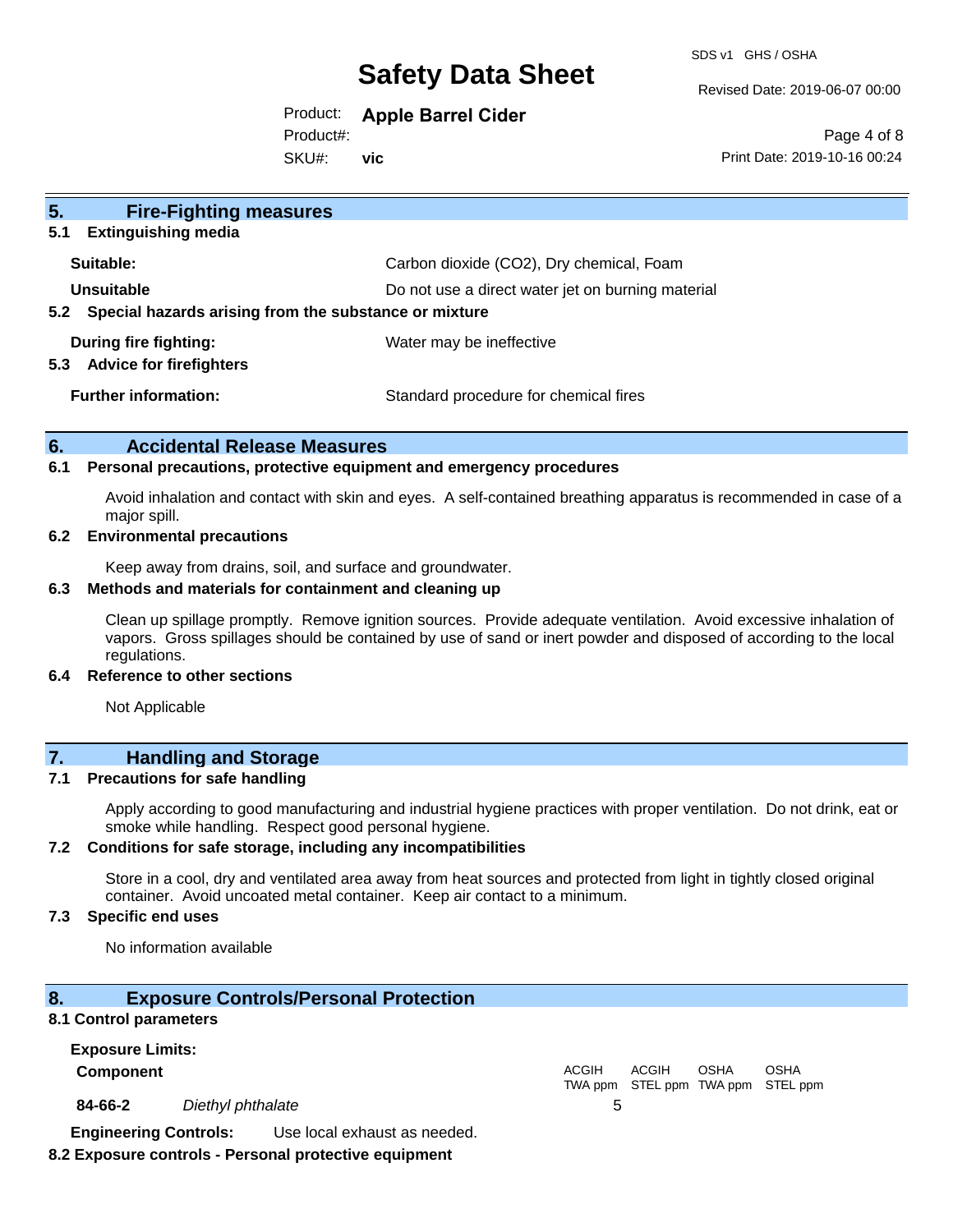SDS v1 GHS / OSHA

|                 |           | Product: Apple Barrel Cider            |                                                                                                |
|-----------------|-----------|----------------------------------------|------------------------------------------------------------------------------------------------|
|                 | Product#: |                                        | Page 5 of 8                                                                                    |
|                 | SKU#:     | vic                                    | Print Date: 2019-10-16 00:24                                                                   |
|                 |           |                                        |                                                                                                |
| Eye protection: |           | as may be appropriate for the exposure | Tightly sealed goggles, face shield, or safety glasses with brow guards and side shields, etc. |

**Respiratory protection:** Avoid excessive inhalation of concentrated vapors. Apply local ventilation where appropriate. **Skin protection:** Avoid Skin contact. Use chemically resistant gloves as needed.

## **9. Physical and Chemical Properties**

#### **9.1 Information on basic physical and chemical properties**

| Appearance:                  | Liquid                            |
|------------------------------|-----------------------------------|
| Odor:                        | Conforms to Standard              |
| Color:                       | Yellow Tint to Pale Yellow (G1-3) |
| <b>Viscosity:</b>            | Liquid                            |
| <b>Freezing Point:</b>       | Not determined                    |
| <b>Boiling Point:</b>        | Not determined                    |
| <b>Melting Point:</b>        | Not determined                    |
| <b>Flashpoint (CCCFP):</b>   | 150 F (65.56 C)                   |
| Auto flammability:           | Not determined                    |
| <b>Explosive Properties:</b> | None Expected                     |
| <b>Oxidizing properties:</b> | None Expected                     |
| Vapor Pressure (mmHg@20 C):  | 0.2397                            |
| %VOC:                        | 0.24                              |
| Specific Gravity @ 25 C:     | 0.9980                            |
| Density @ 25 C:              | 0.9950                            |
| Refractive Index @ 20 C:     | 1.4990                            |
| Soluble in:                  | Oil                               |

## **10. Stability and Reactivity**

| 10.1 Reactivity                         | None                                               |
|-----------------------------------------|----------------------------------------------------|
| <b>10.2 Chemical stability</b>          | Stable                                             |
| 10.3 Possibility of hazardous reactions | None known                                         |
| 10.4 Conditions to avoid                | None known                                         |
| 10.5 Incompatible materials             | Strong oxidizing agents, strong acids, and alkalis |
| 10.6 Hazardous decomposition products   | None known                                         |

### **11. Toxicological Information**

### **11.1 Toxicological Effects**

Acute Toxicity Estimates (ATEs) based on the individual Ingredient Toxicity Data utilizing the "Additivity Formula"

**Acute toxicity - Oral - (Rat) mg/kg** (LD50: 3944.5217) May be harmful if swallowed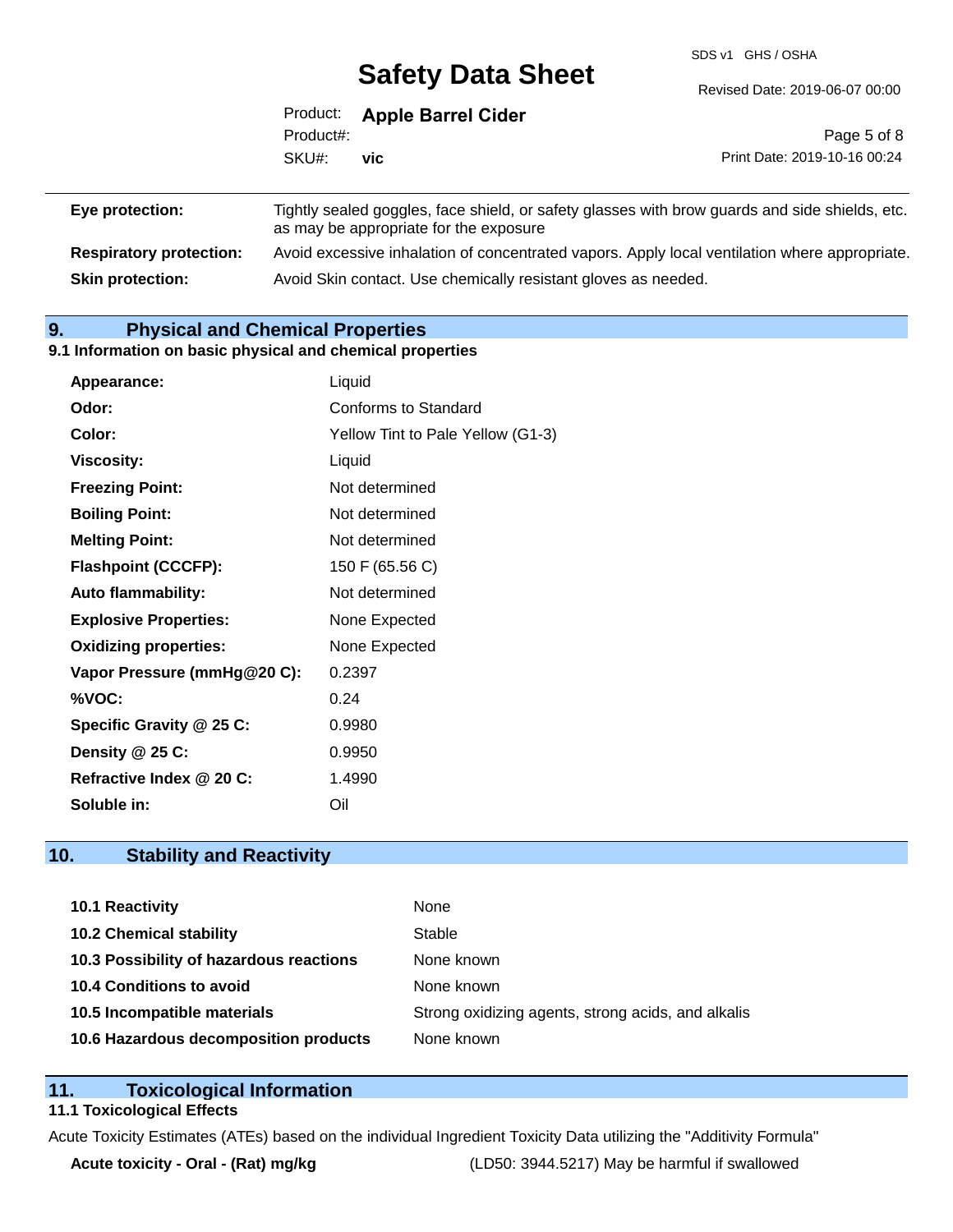SDS v1 GHS / OSHA

Revised Date: 2019-06-07 00:00

Product: **Apple Barrel Cider** SKU#: Product#: **vic**

Page 6 of 8 Print Date: 2019-10-16 00:24

| Acute toxicity - Dermal - (Rabbit) mg/kg           | (LD50: 2912.2485) May be harmful in contact with skin    |
|----------------------------------------------------|----------------------------------------------------------|
| Acute toxicity - Inhalation - (Rat) mg/L/4hr       | (LD50: 25.5592) May be harmful if inhaled                |
| <b>Skin corrosion / irritation</b>                 | May be harmful if inhaled                                |
| Serious eye damage / irritation                    | Causes serious eye irritation                            |
| <b>Respiratory sensitization</b>                   | Not classified - the classification criteria are not met |
| <b>Skin sensitization</b>                          | May cause an allergic skin reaction                      |
| <b>Germ cell mutagenicity</b>                      | Not classified - the classification criteria are not met |
| Carcinogenicity                                    | Not classified - the classification criteria are not met |
| <b>Reproductive toxicity</b>                       | Not classified - the classification criteria are not met |
| Specific target organ toxicity - single exposure   | Not classified - the classification criteria are not met |
| Specific target organ toxicity - repeated exposure | Not classified - the classification criteria are not met |
| <b>Aspiration hazard</b>                           | May be fatal if swallowed and enters airways             |
|                                                    |                                                          |
|                                                    |                                                          |
| 12.<br><b>Ecological Information</b>               |                                                          |
| 12.1 Toxicity                                      |                                                          |
| <b>Acute acquatic toxicity</b>                     | Not classified - the classification criteria are not met |
| <b>Chronic acquatic toxicity</b>                   | Toxic to aquatic life with long lasting effects          |
| <b>Toxicity Data on soil</b>                       | no data available                                        |
| <b>Toxicity on other organisms</b>                 | no data available                                        |
|                                                    |                                                          |
| 12.2 Persistence and degradability                 | no data available                                        |
| 12.3 Bioaccumulative potential                     | no data available                                        |
| 12.4 Mobility in soil                              | no data available                                        |
| 12.5 Other adverse effects                         | no data available                                        |

## **13. Disposal Conditions**

#### **13.1 Waste treatment methods**

Do not allow product to reach sewage systems. Dispose of in accordance with all local and national regulations. Send to a licensed waste management company.The product should not be allowed to enter drains, water courses or the soil. Do not contaminate ponds, waterways or ditches with chemical or used container.

## **14. Transport Information**

**ADR/RID (International Road/Rail)**

| <b>Marine Pollutant</b>                     | Yes. Ingredient of greatest environmental impact:<br>5989-27-5 : (10 - 20 %) : Limonene |       |                                     |  |        |  |
|---------------------------------------------|-----------------------------------------------------------------------------------------|-------|-------------------------------------|--|--------|--|
| Regulator                                   |                                                                                         | Class | Pack Group Sub Risk                 |  | UN-nr. |  |
| U.S. DOT (Non-Bulk)<br><b>Chemicals NOI</b> |                                                                                         |       | Not Regulated - Not Dangerous Goods |  |        |  |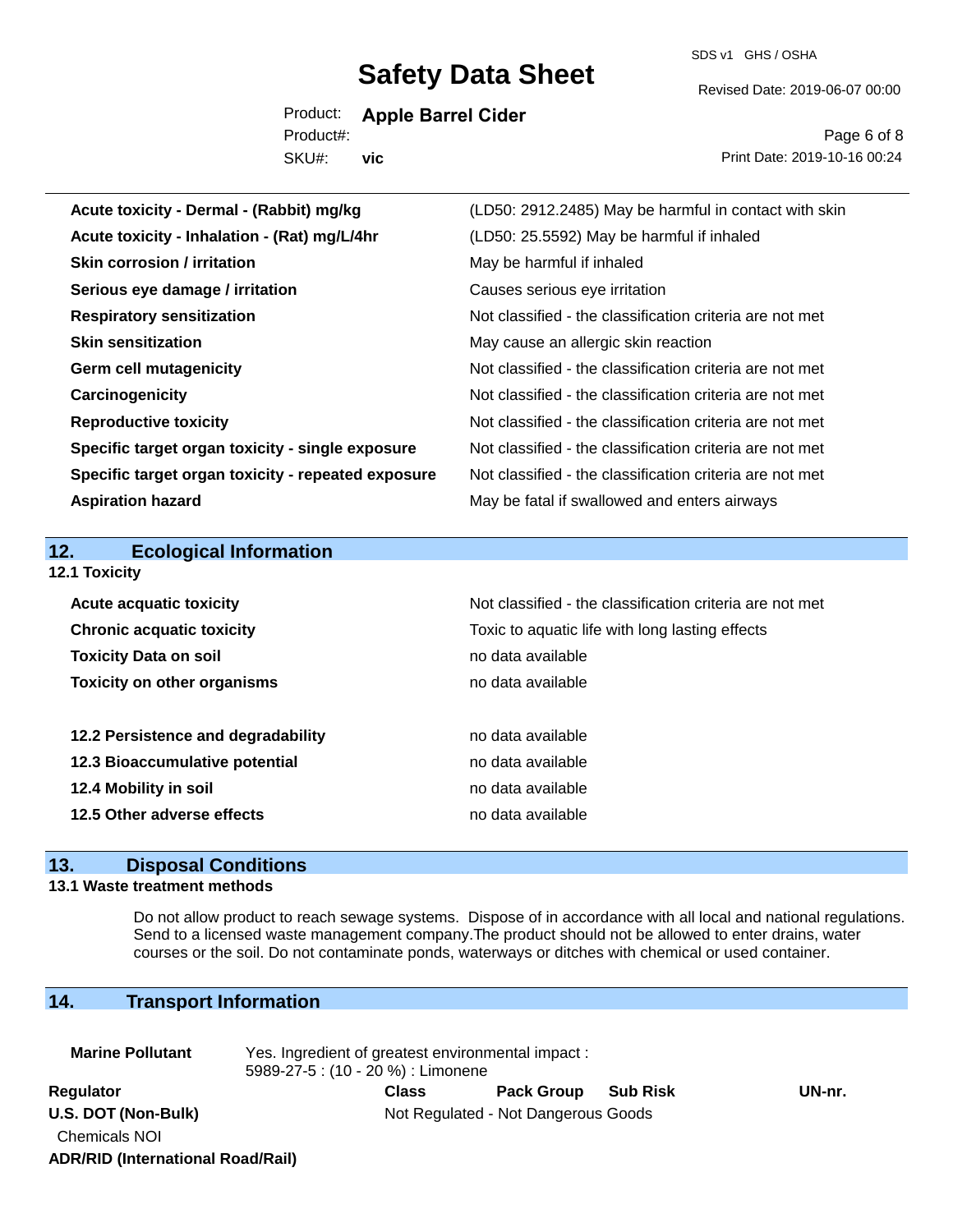SDS v1 GHS / OSHA

#### Revised Date: 2019-06-07 00:00

|                                                               |                               | Product:<br>Product#: | <b>Apple Barrel Cider</b>                                       |                                                                                                  | Page 7 of 8                  |  |
|---------------------------------------------------------------|-------------------------------|-----------------------|-----------------------------------------------------------------|--------------------------------------------------------------------------------------------------|------------------------------|--|
|                                                               |                               | SKU#:                 | vic                                                             |                                                                                                  | Print Date: 2019-10-16 00:24 |  |
| <b>Environmentally Hazardous</b><br>Substance, Liquid, n.o.s. |                               |                       | 9                                                               | III                                                                                              | <b>UN3082</b>                |  |
| <b>IATA (Air Cargo)</b>                                       |                               |                       |                                                                 |                                                                                                  |                              |  |
| <b>Environmentally Hazardous</b><br>Substance, Liquid, n.o.s. |                               |                       | 9                                                               | Ш                                                                                                | <b>UN3082</b>                |  |
| <b>IMDG (Sea)</b>                                             |                               |                       |                                                                 |                                                                                                  |                              |  |
| <b>Environmentally Hazardous</b><br>Substance, Liquid, n.o.s. |                               |                       | 9                                                               | $\mathbf{III}$                                                                                   | <b>UN3082</b>                |  |
| 15.<br><b>U.S. Federal Regulations</b>                        | <b>Regulatory Information</b> |                       |                                                                 |                                                                                                  |                              |  |
| <b>TSCA (Toxic Substance Control Act)</b>                     |                               |                       |                                                                 | All components of the substance/mixture are listed or exempt                                     |                              |  |
| 40 CFR(EPCRA, SARA, CERCLA and CAA)                           |                               |                       |                                                                 | This product contains the following components:                                                  |                              |  |
| 84-66-2                                                       | 201-550-6 30 - 40 %           |                       | Diethyl phthalate                                               |                                                                                                  |                              |  |
| <b>U.S. State Regulations</b>                                 |                               |                       |                                                                 |                                                                                                  |                              |  |
| <b>California Proposition 65 Warning</b>                      |                               |                       |                                                                 | This product contains the following components:                                                  |                              |  |
| $93-15-2$                                                     | 202-223-0 0.01 - 0.1%         |                       |                                                                 | Methyl Eugenol (Natural Source)                                                                  |                              |  |
| 123-35-3(NF 204-622-5 0.01 - 0.1%                             |                               |                       |                                                                 | beta-Myrcene (Natural Source)                                                                    |                              |  |
| 94-59-7                                                       | $202-345-4$ <= 12 ppm         |                       | Safrole (Natural Source)                                        |                                                                                                  |                              |  |
| <b>Canadian Regulations</b>                                   |                               |                       |                                                                 |                                                                                                  |                              |  |
| <b>DSL</b>                                                    |                               |                       |                                                                 | 100.00% of the components are listed or exempt. The following<br>components are NOT on the List: |                              |  |
| 815580-59-7 453-570-1                                         |                               | $= 6$ ppm             | 3-Cyclohexene-1-carboxylic acid, 2,6,6-trimethyl-, methyl ester |                                                                                                  |                              |  |

## **16. Other Information**

#### **GHS H-Statements referred to under section 3 and not listed in section 2**

| H226 : Flammable liquid and vapour                          | H302: Harmful if swallowed                                       |  |  |
|-------------------------------------------------------------|------------------------------------------------------------------|--|--|
| H312 : Harmful in contact with skin                         | H316 : Causes mild skin irritation                               |  |  |
| H317 : May cause an allergic skin reaction                  | H400 : Very Toxic to aquatic life                                |  |  |
| H401 : Toxic to aquatic life                                | H402 : Harmful to aquatic life                                   |  |  |
| H410 : Very toxic to aquatic life with long lasting effects | H413 : May cause long lasting harmful effects to<br>aquatic life |  |  |
| <b>Total Fractional Values</b>                              |                                                                  |  |  |
| (TFV) Risk                                                  | (TFV)<br>Risk                                                    |  |  |
| (195.62) Acute Toxicity Inhalation, Category 5              | (86.54) Aquatic Chronic Toxicity, Category 3                     |  |  |
| (80.00) Sensitization, Skin, Category 1A                    | (18.56) Sensitization, Skin, Category 1B                         |  |  |
| (8.96) Skin Corrosion/Irritation, Category 3                | (8.65) Aquatic Chronic Toxicity, Category 2                      |  |  |
| (2.69) Skin Corrosion/Irritation, Category 2                | (2.30) Eye Damage/Eye Irritation, Category 2A                    |  |  |
| (2.13) Aspiration Hazard, Category 1                        | (1.72) Acute Toxicity Dermal, Category 5                         |  |  |
| (1.49) Aquatic Chronic Toxicity, Category 4                 | (1.27) Acute Toxicity Oral, Category 5                           |  |  |
|                                                             |                                                                  |  |  |